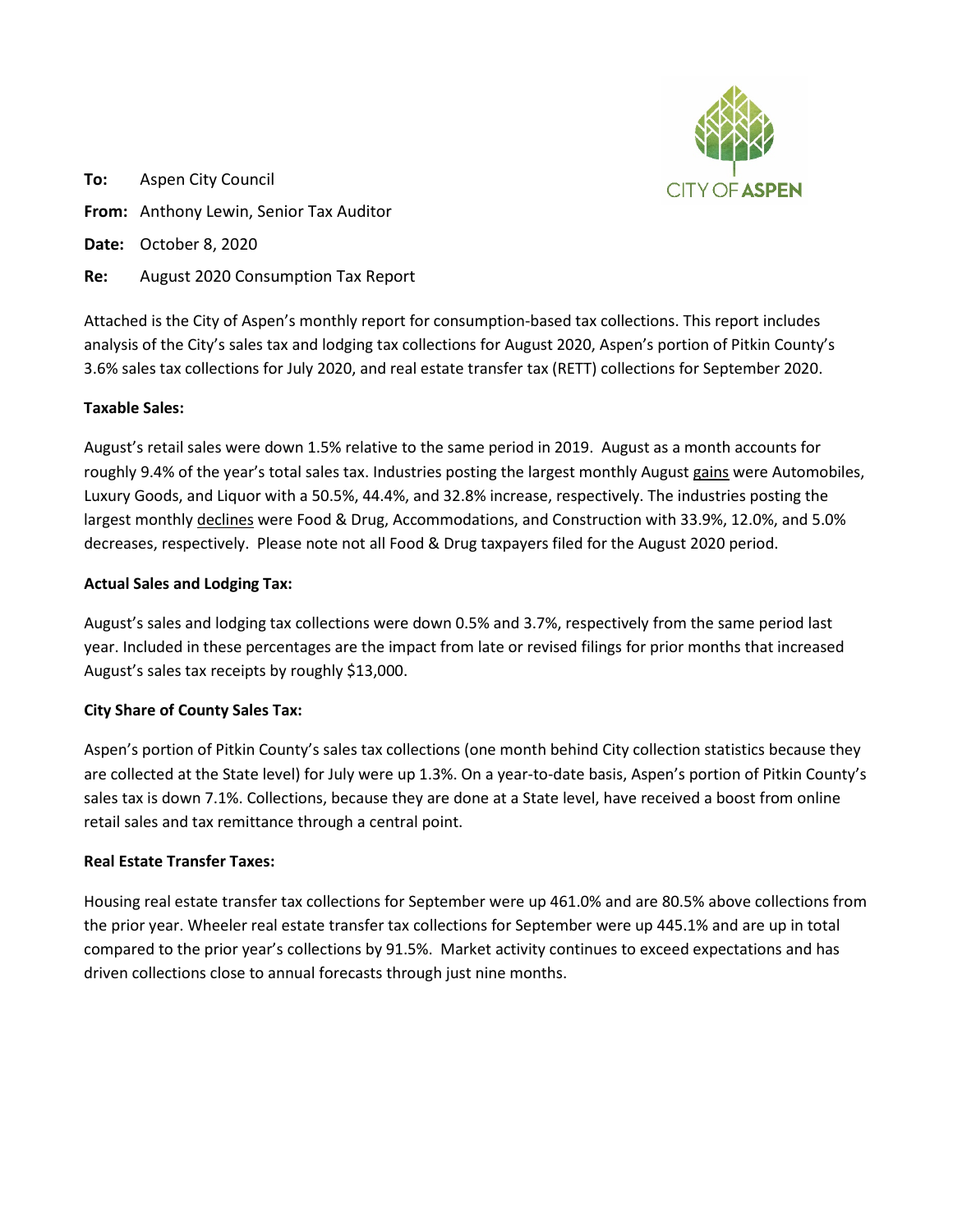### **City of Aspen Retail Sales by Industry August 2020**

|                               |                         |                               |                    | <b>Year To Date Retail Sales</b> |                             |                          |               |
|-------------------------------|-------------------------|-------------------------------|--------------------|----------------------------------|-----------------------------|--------------------------|---------------|
| Category                      | <b>YTD Retail Sales</b> | % Change<br><b>Prior Year</b> | % YTD Retail Sales |                                  |                             | <b>Automobile</b>        |               |
| Accommodations                | \$126,741,047           | (26.7%)                       | 25.8%              | <b>Miscellaneous</b>             | <b>Luxury Goods</b><br>5.4% | 2.6%<br><b>Utilities</b> | Marijuana     |
| <b>Restaurants &amp; Bars</b> | \$85,334,933            | (16.6%)                       | 17.4%              | 9.2%                             |                             | 6.3%                     | 1.5%          |
| Sports Equip/Clothing         | \$35,050,884            | $(2.1\%)$                     | 7.1%               |                                  | Construction<br>8.1%        |                          |               |
| Clothing                      | \$35,614,377            | (20.8%)                       | 7.2%               |                                  |                             |                          |               |
| Food & Drug                   | \$37,228,076            | (7.3%)                        | 7.6%               |                                  |                             |                          |               |
| Liquor                        | \$8,680,871             | 16.5%                         | 1.8%               |                                  |                             |                          |               |
| Miscellaneous                 | \$45,070,856            | 4.8%                          | 9.2%               | Liquor                           |                             |                          |               |
| Construction                  | \$39,721,808            | (5.9%)                        | 8.1%               | 1.8%                             |                             |                          |               |
| Luxury Goods                  | \$26,435,554            | 8.7%                          | 5.4%               |                                  |                             |                          |               |
| <b>Utilities</b>              | \$31,091,583            | 0.2%                          | 6.3%               |                                  |                             |                          |               |
| Automobile                    | \$12,837,968            | (7.2%)                        | 2.6%               | Clothing<br>7.2%                 |                             |                          |               |
| Marijuana                     | \$7,607,698             | (13.7%)                       | 1.5%               |                                  |                             |                          | ccommodations |
| Total                         | \$491,415,655           | (13.3%)                       | 100.0%             |                                  |                             |                          | 25.8%         |
|                               |                         |                               |                    | Food & Drug<br>$ -$              | <b>Sports</b>               | Postaurants 8. Rars      |               |

**August Monthly Retail Sales**

**7.6%**

**Restaurants & Bars 17.4%**

**Equip/Clothing 7.1%**

| Category                      | <b>Monthly Retail Sales</b> | <b>Businesses</b><br><b>Reporting</b> | % Change Prior<br>Year | % Monthly<br><b>Retail Sales</b> |                      | <b>Luxury Goods</b><br>6.1% | <b>Utilities</b><br>4.3% |                   | Marijuana<br>1.8%                                |
|-------------------------------|-----------------------------|---------------------------------------|------------------------|----------------------------------|----------------------|-----------------------------|--------------------------|-------------------|--------------------------------------------------|
| Accommodations                | \$18,002,950                | 85                                    | (12.0%)                | 24.3%                            |                      |                             | <b>Sports</b>            | <b>Automobile</b> |                                                  |
| <b>Restaurants &amp; Bars</b> | \$15,243,107                | 66                                    | (4.8%)                 | 20.6%                            | Construction         |                             | Equip/Clothing<br>6.1%   | 3.7%              | <b>Accommodations</b>                            |
| Sports Equip/Clothing         | \$4,521,852                 | 36                                    | 28.4%                  | 6.1%                             | 6.5%                 |                             |                          |                   | 24.3%                                            |
| Clothing                      | \$7,044,173                 | 75                                    | (5.5%)                 | 9.5%                             |                      |                             |                          |                   |                                                  |
| Food & Drug                   | \$4,089,481                 | 40                                    | (33.9%)                | 5.5%                             |                      |                             |                          |                   |                                                  |
| Liquor                        | \$1,513,650                 | 8                                     | 32.8%                  | 2.0%                             | <b>Miscellaneous</b> |                             |                          |                   |                                                  |
| Miscellaneous                 | \$6,926,490                 | 298                                   | 13.3%                  | 9.4%                             | 9.4%                 |                             |                          |                   |                                                  |
| Construction                  | \$4,812,349                 | 109                                   | (5.0%)                 | 6.5%                             |                      |                             |                          |                   |                                                  |
| Luxury Goods                  | \$4,548,033                 | 52                                    | 44.4%                  | 6.1%                             |                      |                             |                          |                   |                                                  |
| Utilities                     | \$3,216,370                 | 75                                    | 10.4%                  | 4.3%                             | Liquor<br>2.0%       |                             |                          |                   |                                                  |
| Automobile                    | \$2,709,272                 | $\mathbf{1}$                          | 50.5%                  | 3.7%                             |                      |                             |                          |                   |                                                  |
| Marijuana                     | \$1,359,939                 | 8                                     | 5.6%                   | 1.8%                             |                      |                             |                          |                   |                                                  |
| Total                         | \$73,987,666                | 853                                   | (1.5%)                 | 100.0%                           |                      | Food & Drug<br>5.5%         | Clothing<br>9.5%         |                   | <b>Restaurants &amp;</b><br><b>Bars</b><br>20.6% |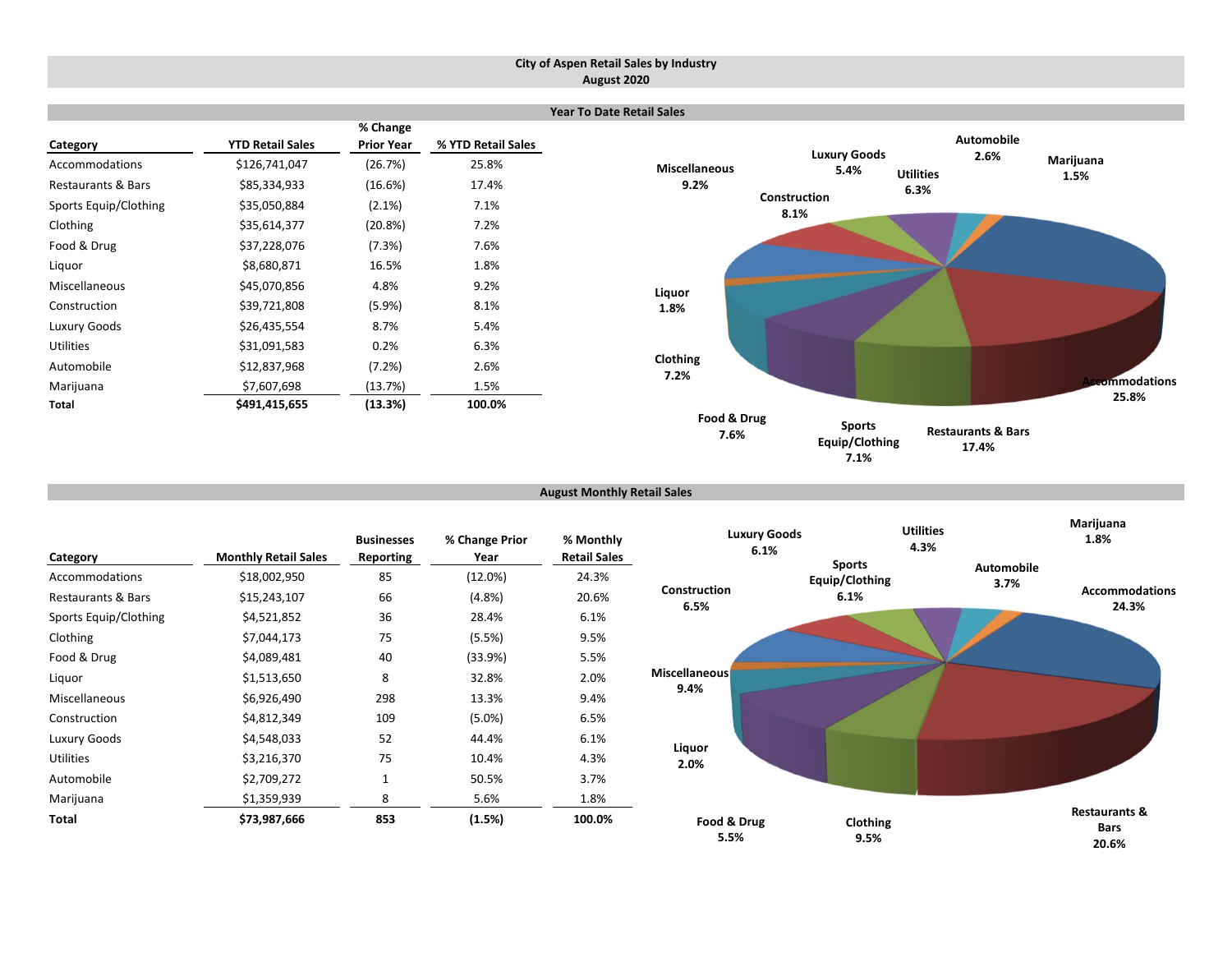# **City of Aspen Sales and Lodging Tax August 2020**

|                                                     |                  | <b>Year To Date Tax Collections</b> |                                           |                                                                                              |
|-----------------------------------------------------|------------------|-------------------------------------|-------------------------------------------|----------------------------------------------------------------------------------------------|
|                                                     | <b>YTD Taxes</b> | % YTD                               |                                           | 1.0% Sales Tax: Parks &                                                                      |
| Tax Type                                            | <b>Collected</b> | <b>Taxes</b>                        | 2.0% Lodging Tax: Tourist                 | Open Space                                                                                   |
| 1.0% Sales Tax: Parks & Open Space                  | \$4,924,296      | 39.3%                               | Promotion/<br>Transportation              | 39.3%                                                                                        |
| 0.5% Sales Tax: Parks & Open Space                  | \$2,461,557      | 19.6%                               | 17.5%                                     |                                                                                              |
| 0.15% Sales Tax: Transportation                     | \$738,588        | 5.9%                                |                                           |                                                                                              |
| 0.45% Sales Tax: Affordable Housing/ Childcare      | \$2,215,756      | 17.7%                               |                                           |                                                                                              |
| 2.0% Lodging Tax: Tourist Promotion/ Transportation | \$2,191,617      | 17.5%                               | 0.45% Sales Tax:                          |                                                                                              |
| <b>Total</b>                                        | \$12,531,813     | 100%                                | Affordable Housing/<br>Childcare<br>17.7% | 0.5% Sales Tax: Parks<br>0.15% Sales Tax:<br>& Open Space<br>Transportation<br>19.6%<br>5.9% |

# **August Monthly Tax Collections**

| Tax Type                                            | <b>Monthly Taxes</b><br><b>Collected</b> | % Monthly<br>Taxes | 2.0% Lodging Tax:<br><b>Tourist Promotion/</b>              | 1.0% Sales Tax: Parks &<br>Open Space<br>39.9%                              |
|-----------------------------------------------------|------------------------------------------|--------------------|-------------------------------------------------------------|-----------------------------------------------------------------------------|
| 1.0% Sales Tax: Parks & Open Space                  | \$743,056                                | 39.9%              | Transportation<br>16.3%                                     |                                                                             |
| 0.5% Sales Tax: Parks & Open Space                  | \$371,439                                | 19.9%              |                                                             |                                                                             |
| 0.15% Sales Tax: Transportation                     | \$111,450                                | 6.0%               |                                                             |                                                                             |
| 0.45% Sales Tax: Affordable Housing/ Childcare      | \$334,348                                | 17.9%              |                                                             |                                                                             |
| 2.0% Lodging Tax: Tourist Promotion/ Transportation | \$303,594                                | 16.3%              |                                                             |                                                                             |
| <b>Total</b>                                        | \$1,863,887                              | 100%               | 0.45% Sales Tax:<br>Affordable Housing/<br><b>Childcare</b> | 0.5% Sales Tax: Parks<br>0.15% Sales Tax:<br>& Open Space<br>Transportation |

**19.9%**

**6.0%**

**17.9%**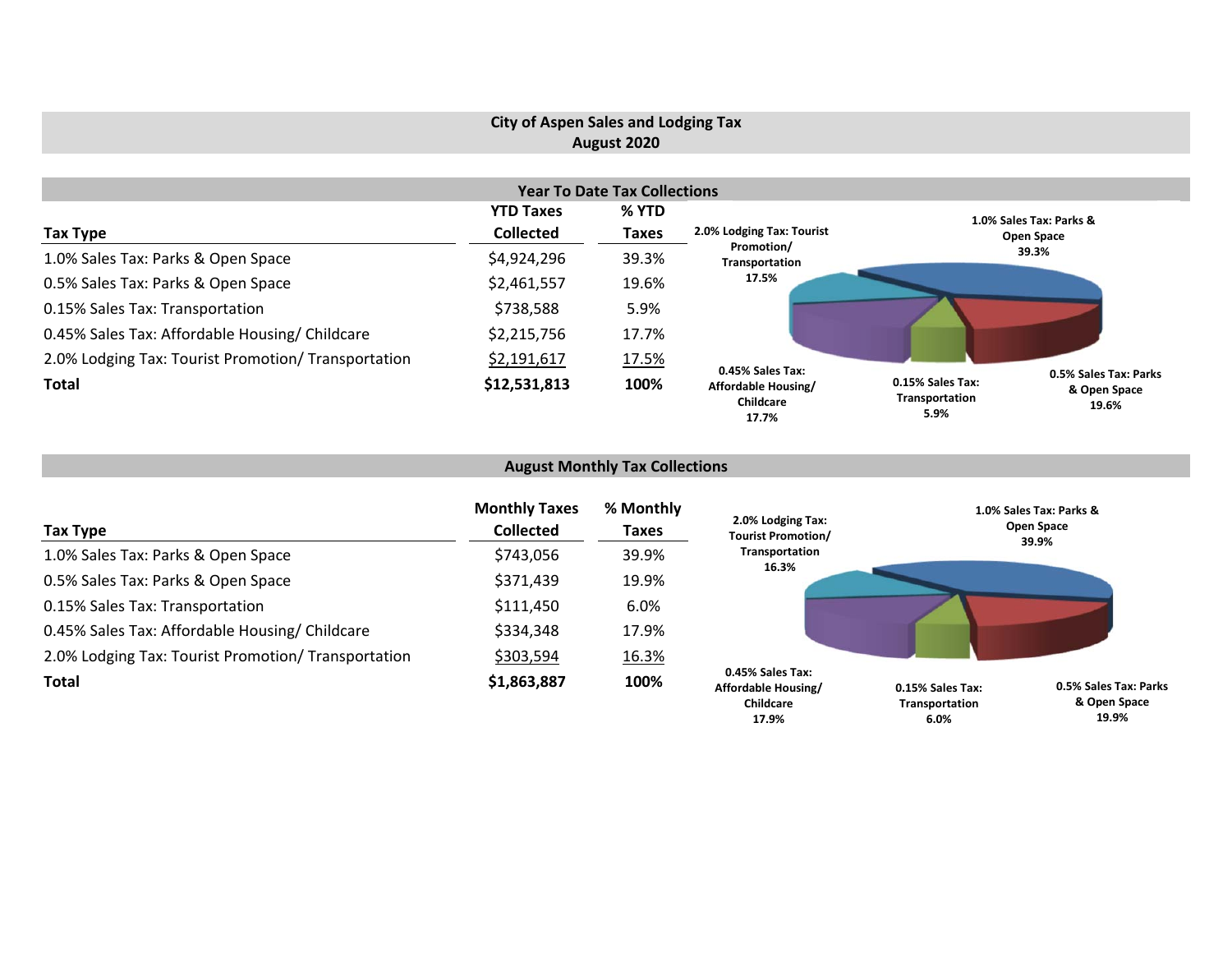### **City of Aspen Sales Tax 2.1% August 2020**

| <b>Current Month Revenues are</b> | (0.5%)     | below last year's Monthly Revenues.             |
|-----------------------------------|------------|-------------------------------------------------|
| <b>Year To Date Revenues are</b>  | (11.9%)    | below Year To Date Budgeted Revenues.           |
| <b>Year To Date Revenues are</b>  | $(13.0\%)$ | below last year's Actual Year To Date Revenues. |

|       |               | 2020 Monthly Budget vs. 2020 Actual |            |               | 2020 YTD Budget vs. 2020 Actual |            |              | 2020 vs. 2019 |              |            |
|-------|---------------|-------------------------------------|------------|---------------|---------------------------------|------------|--------------|---------------|--------------|------------|
| Month | <b>Budget</b> | Actual                              | Variance   | <b>Budget</b> | Actual                          | Variance   | 2019 Monthly | Variance      | 2019 YTD     | Variance   |
| Jan   | \$1,918,600   | \$1,991,690                         | 3.8%       | \$1,918,600   | \$1,991,690                     | 3.8%       | \$1,862,971  | 6.9%          | \$1,862,971  | 6.9%       |
| Feb   | \$1,736,100   | \$1,857,466                         | 7.0%       | \$3,654,700   | \$3,849,156                     | 5.3%       | \$1,737,770  | 6.9%          | \$3,600,741  | 6.9%       |
| Mar   | \$1,982,200   | \$1,087,955                         | (45.1%)    | \$5,636,900   | \$4,937,111                     | (12.4%)    | \$2,010,993  | (45.9%)       | \$5,611,734  | (12.0%)    |
| Apr   | \$676,600     | \$458,858                           | (32.2%)    | \$6,313,500   | \$5,395,969                     | (14.5%)    | \$757,958    | (39.5%)       | \$6,369,692  | (15.3%)    |
| May   | \$570,600     | \$496,175                           | $(13.0\%)$ | \$6,884,100   | \$5,892,144                     | $(14.4\%)$ | \$646,709    | (23.3%)       | \$7,016,401  | (16.0%)    |
| June  | \$1,422,000   | \$1,151,068                         | (19.1%)    | \$8,306,100   | \$7,043,212                     | (15.2%)    | \$1,382,830  | (16.8%)       | \$8,399,231  | (16.1%)    |
| July  | \$1,849,000   | \$1,736,692                         | (6.1%)     | \$10,155,100  | \$8,779,904                     | (13.5%)    | \$1,920,481  | $(9.6\%)$     | \$10,319,712 | (14.9%)    |
| Aug   | \$1,575,800   | \$1,560,293                         | $(1.0\%)$  | \$11,730,900  | \$10,340,197                    | (11.9%)    | \$1,568,118  | (0.5%)        | \$11,887,829 | $(13.0\%)$ |
| Sept  | \$1,287,100   |                                     |            | \$13,018,000  |                                 |            | \$1,339,131  |               | \$13,226,960 |            |
| Oct   | \$756,200     |                                     |            | \$13,774,200  |                                 |            | \$813,092    |               | \$14,040,052 |            |
| Nov   | \$654,800     |                                     |            | \$14,429,000  |                                 |            | \$694,364    |               | \$14,734,416 |            |
| Dec   | \$2,548,500   |                                     |            | \$16,977,500  |                                 |            | \$2,465,684  |               | \$17,200,100 |            |

#### **Actual Collections Year To Date Through August**

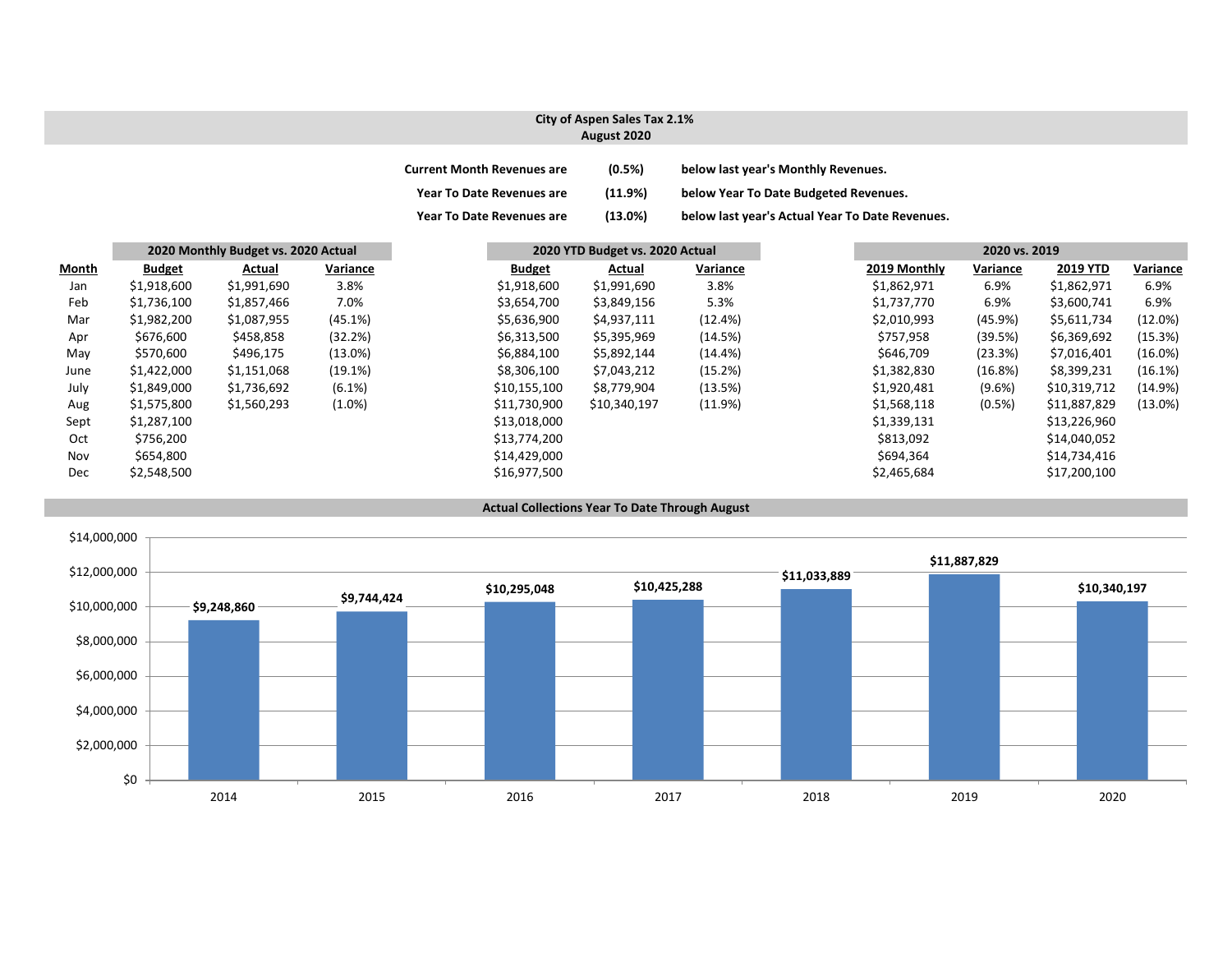### **City of Aspen Tourist Promotion 1.5% Lodging Tax (0.5% Rate for 2010 and Prior) August 2020**

**Current MonthRevenues are (3.7%) below last year's Monthly Revenues adjusted for rate increase.**

**Year ToDate Revenues are (21.7%) below Year To Date Budgeted Revenues.**

**Year To**

(23.4%) below last year's Actual Year To Date Revenues adjusted for rate increase.

|              |               | 2020 Monthly Budget vs. 2020 Actual |            |               | 2020 YTD Budget vs. 2020 Actual |          |              | 2020 vs. 2019 |                 |          |
|--------------|---------------|-------------------------------------|------------|---------------|---------------------------------|----------|--------------|---------------|-----------------|----------|
| <b>Month</b> | <b>Budget</b> | Actual                              | Variance   | <b>Budget</b> | Actual                          | Variance | 2019 Monthly | Variance      | <b>2019 YTD</b> | Variance |
| Jan          | \$412,500     | \$423,412                           | 2.6%       | \$412,500     | \$423,412                       | 2.6%     | \$435,183    | (2.7%)        | \$435,183       | (2.7%)   |
| Feb          | \$390,000     | \$417,502                           | 7.1%       | \$802,500     | \$840,914                       | 4.8%     | \$386,172    | 8.1%          | \$821,355       | 2.4%     |
| Mar          | \$420,000     | \$197,251                           | $(53.0\%)$ | \$1,222,500   | \$1,038,165                     | (15.1%)  | \$441,407    | (55.3%)       | \$1,262,762     | (17.8%)  |
| Apr          | \$60,000      | \$5,581                             | (90.7%)    | \$1,282,500   | \$1,043,746                     | (18.6%)  | \$72,042     | (92.3%)       | \$1,334,804     | (21.8%)  |
| May          | \$45,000      | \$8,770                             | (80.5%)    | \$1,327,500   | \$1,052,516                     | (20.7%)  | \$55,183     | (84.1%)       | \$1,389,987     | (24.3%)  |
| June         | \$217,500     | \$99,543                            | (54.2%)    | \$1,545,000   | \$1,152,059                     | (25.4%)  | \$207,585    | (52.0%)       | \$1,597,572     | (27.9%)  |
| July         | \$300,000     | \$263,959                           | (12.0%)    | \$1,845,000   | \$1,416,018                     | (23.3%)  | \$312,072    | (15.4%)       | \$1,909,644     | (25.8%)  |
| Aug          | \$255,000     | \$227,695                           | (10.7%)    | \$2,100,000   | \$1,643,713                     | (21.7%)  | \$236,486    | (3.7%)        | \$2,146,131     | (23.4%)  |
| Sept         | \$157,500     |                                     |            | \$2,257,500   |                                 |          | \$168,611    |               | \$2,314,741     |          |
| Oct          | \$82,500      |                                     |            | \$2,340,000   |                                 |          | \$87,775     |               | \$2,402,516     |          |
| Nov          | \$60,000      |                                     |            | \$2,400,000   |                                 |          | \$59,637     |               | \$2,462,153     |          |
| <b>Dec</b>   | \$490,500     |                                     |            | \$2,890,500   |                                 |          | \$451,985    |               | \$2,914,139     |          |

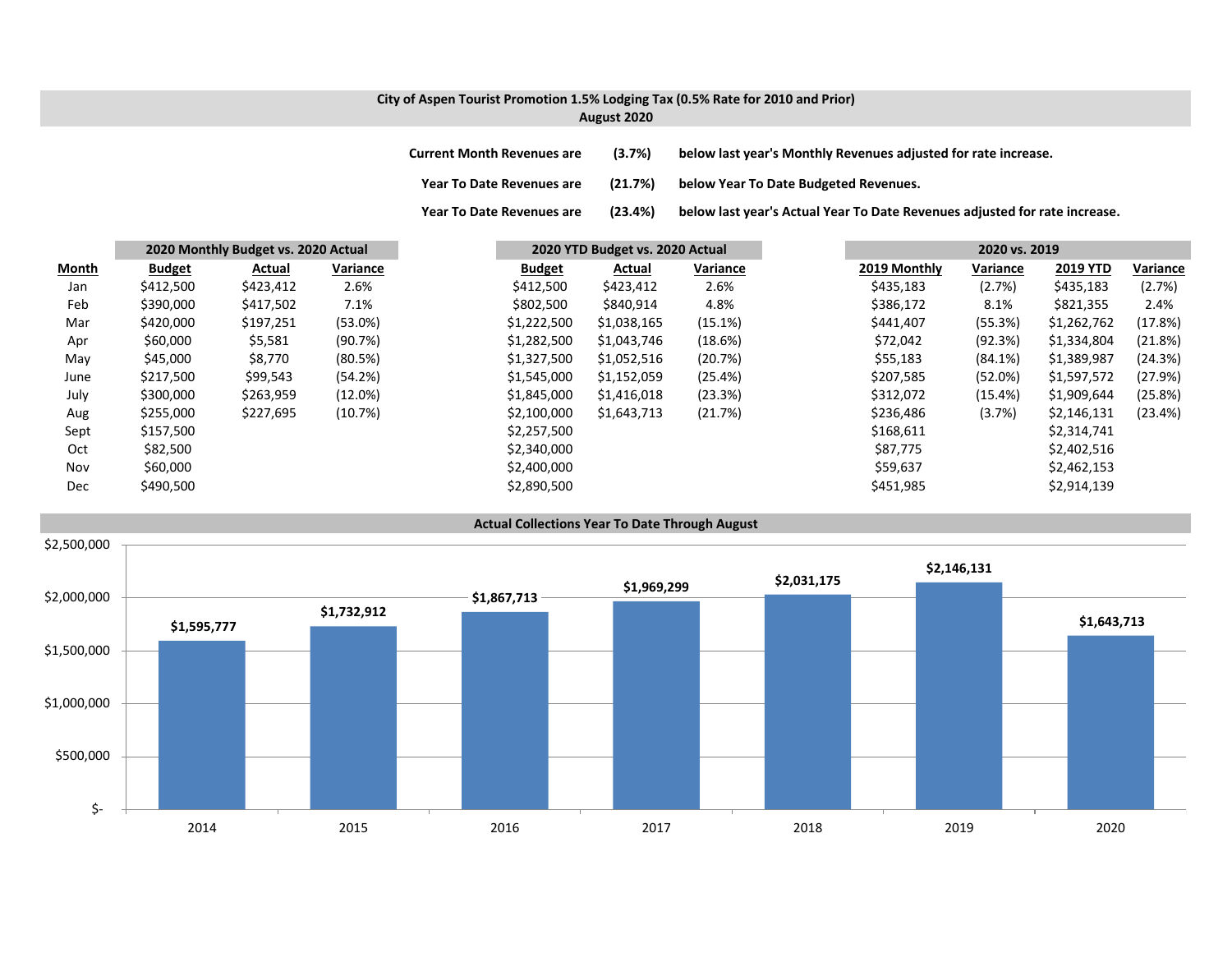## **City of Aspen Transportation 0.5% Lodging Tax August 2020**

- **Current MonthRevenues are (3.7%) below last year's Monthly Revenues**
- **Year ToDate Revenues are (21.7%) below Year To Date Budgeted Revenues.**
- **Year ToDate Revenues are (23.4%) below last year's Actual Year To Date Revenues.**

|            |               | 2020 Monthly Budget vs. 2020 Actual |            |               | 2020 YTD Budget vs. 2020 Actual |          |              | 2020 vs. 2019 |                 |          |
|------------|---------------|-------------------------------------|------------|---------------|---------------------------------|----------|--------------|---------------|-----------------|----------|
| Month      | <b>Budget</b> | Actual                              | Variance   | <b>Budget</b> | Actual                          | Variance | 2019 Monthly | Variance      | <b>2019 YTD</b> | Variance |
| Jan        | \$137,500     | \$141,137                           | 2.6%       | \$137,500     | \$141,137                       | 2.6%     | \$145,061    | (2.7%)        | \$145,061       | (2.7%)   |
| Feb        | \$130,000     | \$139,167                           | 7.1%       | \$267,500     | \$280,304                       | 4.8%     | \$128,724    | 8.1%          | \$273,785       | 2.4%     |
| Mar        | \$140,000     | \$65,750                            | (53.0%)    | \$407,500     | \$346,054                       | (15.1%)  | \$147,136    | (55.3%)       | \$420,920       | (17.8%)  |
| Apr        | \$20,000      | \$1,860                             | (90.7%)    | \$427,500     | \$347,915                       | (18.6%)  | \$24,014     | (92.3%)       | \$444,934       | (21.8%)  |
| May        | \$15,000      | \$2,923                             | (80.5%)    | \$442,500     | \$350,838                       | (20.7%)  | \$18,394     | $(84.1\%)$    | \$463,328       | (24.3%)  |
| June       | \$72,500      | \$33,181                            | (54.2%)    | \$515,000     | \$384,019                       | (25.4%)  | \$69,195     | (52.0%)       | \$532,523       | (27.9%)  |
| July       | \$100,000     | \$87,986                            | $(12.0\%)$ | \$615,000     | \$472,005                       | (23.3%)  | \$104,024    | (15.4%)       | \$636,547       | (25.8%)  |
| Aug        | \$85,000      | \$75,898                            | (10.7%)    | \$700,000     | \$547,903                       | (21.7%)  | \$78,829     | (3.7%)        | \$715,376       | (23.4%)  |
| Sept       | \$52,500      |                                     |            | \$752,500     |                                 |          | \$56,203     |               | \$771,579       |          |
| Oct        | \$27,500      |                                     |            | \$780,000     |                                 |          | \$29,258     |               | \$800,837       |          |
| Nov        | \$20,000      |                                     |            | \$800,000     |                                 |          | \$19,879     |               | \$820,716       |          |
| <b>Dec</b> | \$163,500     |                                     |            | \$963,500     |                                 |          | \$150,662    |               | \$971,378       |          |

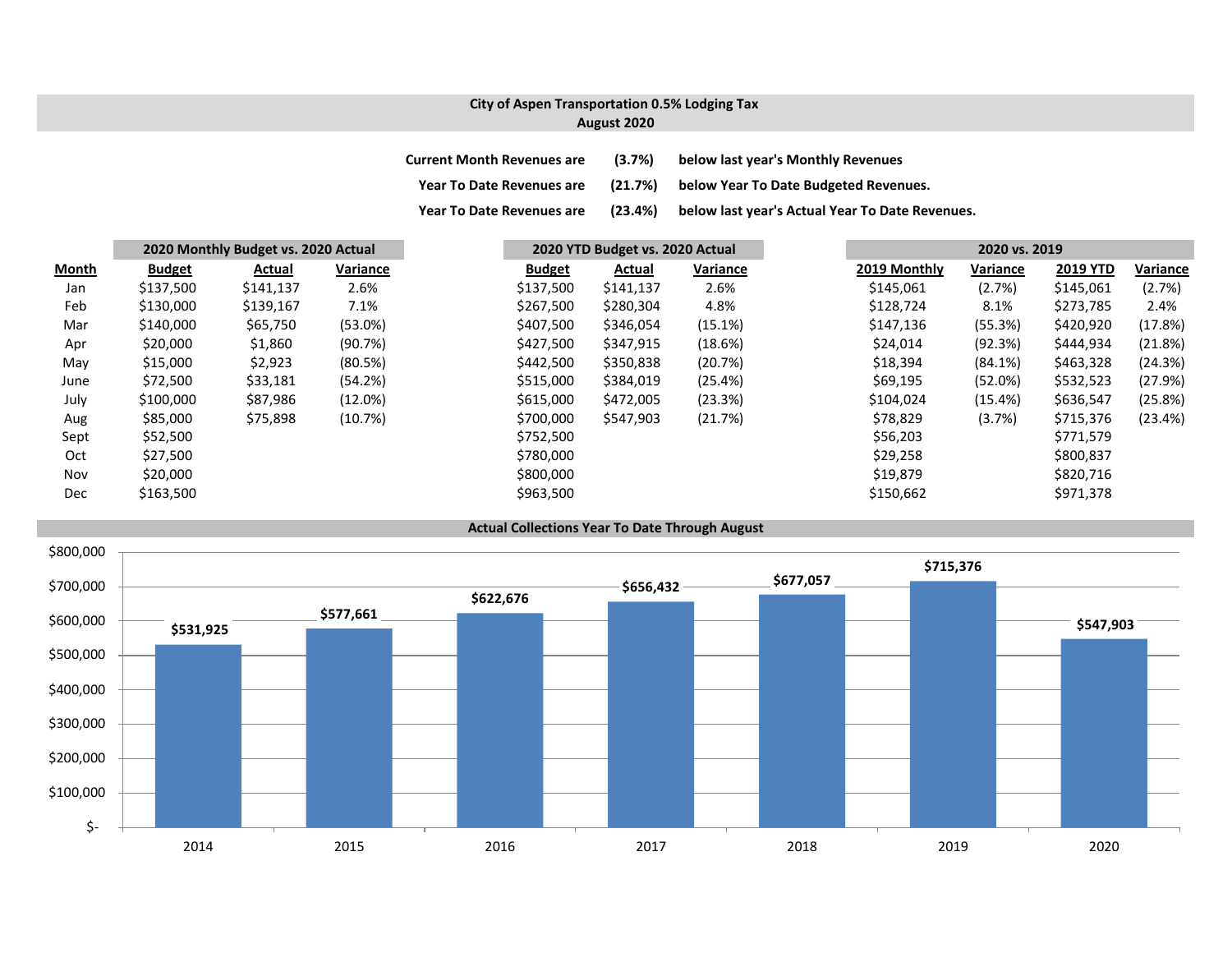## **City of Aspen Portion of Pitkin County 3.6% Sales Tax**

## **July 2020**

| <b>Current Month Revenues are</b> | 1.3%      | above last year's Monthly Revenues.             |
|-----------------------------------|-----------|-------------------------------------------------|
| <b>Year To Date Revenues are</b>  | (3.7%)    | below Year To Date Budgeted Revenues.           |
| <b>Year To Date Revenues are</b>  | $(7.1\%)$ | below last year's Actual Year To Date Revenues. |

|              |               | 2020 Monthly Budget vs. 2020 Actual |          |               | 2020 YTD Budget vs. 2020 Actual |          |              | 2020 vs. 2019 |    |                 |           |
|--------------|---------------|-------------------------------------|----------|---------------|---------------------------------|----------|--------------|---------------|----|-----------------|-----------|
| <b>Month</b> | <b>Budget</b> | Actual                              | Variance | <b>Budget</b> | Actual                          | Variance | 2019 Monthly | Variance      |    | <b>2019 YTD</b> | Variance  |
| Jan          | \$1,357,000   | \$1,512,709                         | 11.5%    | \$1,357,000   | \$1,512,709                     | 11.5%    | \$1,332,368  | 13.5%         | S  | 1,332,368       | 13.5%     |
| Feb          | \$1,277,000   | \$1,449,548                         | 13.5%    | \$2,634,000   | \$2,962,257                     | 12.5%    | \$1,195,264  | 21.3%         |    | 2,527,633       | 17.2%     |
| Mar          | \$1,293,000   | \$708,210                           | (45.2%)  | \$3,927,000   | \$3,670,467                     | (6.5%)   | \$1,460,126  | (51.5%)       | S  | 3,987,758       | $(8.0\%)$ |
| Apr          | \$484,000     | \$498,211                           | 2.9%     | \$4,411,000   | \$4,168,678                     | (5.5%)   | \$543,209    | (8.3%)        | S  | 4,530,968       | $(8.0\%)$ |
| May          | \$398,000     | \$430,729                           | 8.2%     | \$4,809,000   | \$4,599,408                     | (4.4% )  | \$423,901    | 1.6%          | S. | 4,954,869       | (7.2%)    |
| June         | \$822,000     | \$713,217                           | (13.2%)  | \$5,631,000   | \$5,312,624                     | (5.7%)   | \$867,745    | (17.8%)       | S. | 5,822,613       | (8.8%)    |
| July         | \$1,097,000   | \$1,164,095                         | 6.1%     | \$6,728,000   | \$6,476,719                     | (3.7%)   | \$1,149,462  | 1.3%          |    | 6,972,075       | $(7.1\%)$ |
| Aug          | \$917,000     |                                     |          | \$7,645,000   |                                 |          | \$1,059,020  |               |    | 8,031,094       |           |
| Sept         | \$801,000     |                                     |          | \$8,446,000   |                                 |          | \$867,293    |               |    | 8,898,387       |           |
| Oct          | \$498,000     |                                     |          | \$8,944,000   |                                 |          | \$646,501    |               |    | 9,544,889       |           |
| Nov          | \$484,000     |                                     |          | \$9,428,000   |                                 |          | \$908,405    |               |    | 10,453,294      |           |
| Dec          | \$1,461,000   |                                     |          | \$10,889,000  |                                 |          | \$1,627,600  |               |    | 12,080,894      |           |

#### **Actual Collections Year To Date Through July**

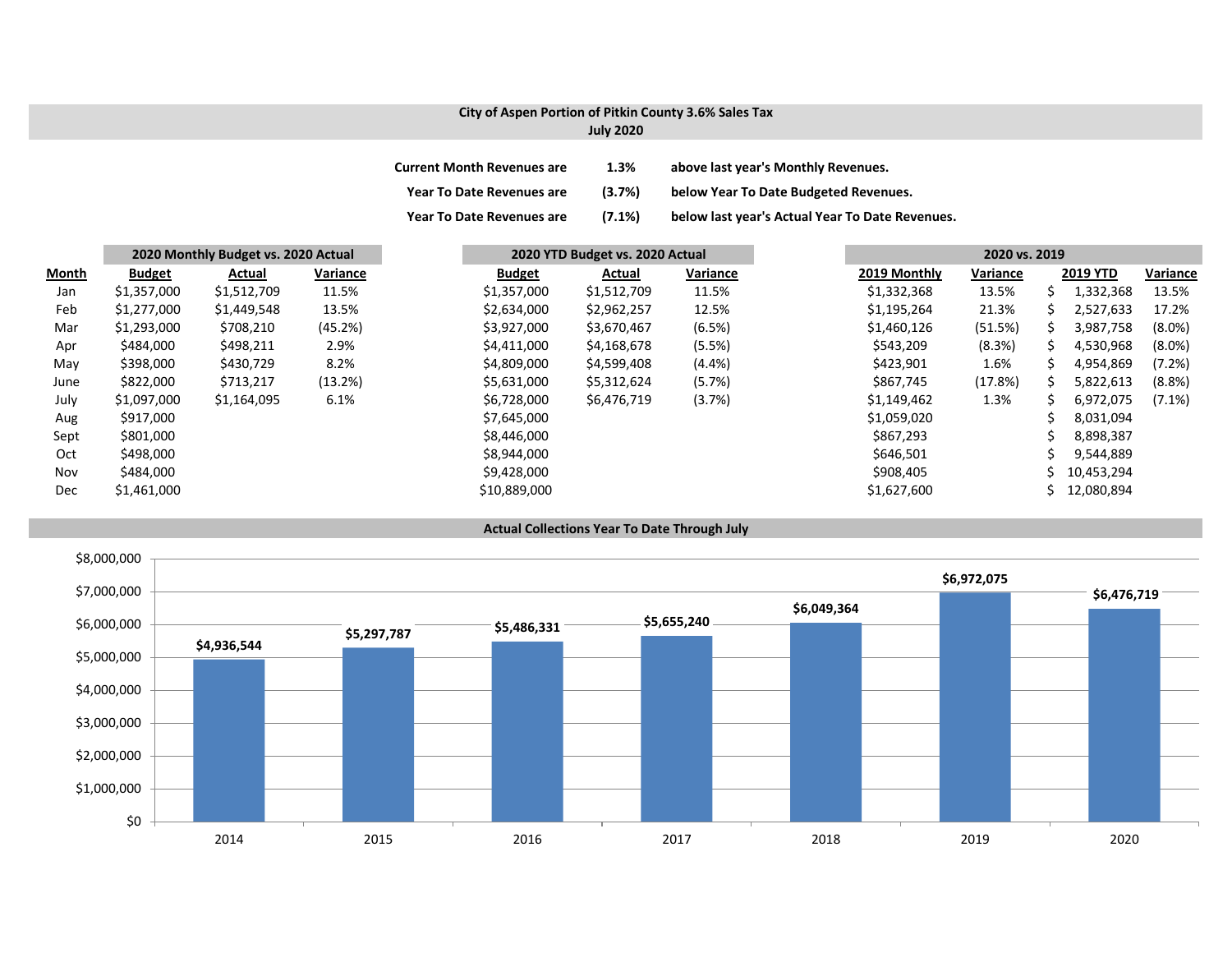## **September 2020 Housing Real Estate Transfer Tax**

| <b>Current Month Revenues are</b> | 461.0% | above last year's Monthly Revenues.             |
|-----------------------------------|--------|-------------------------------------------------|
| <b>Year To Date Revenues are</b>  | 89.0%  | above Year To Date Budgeted Revenues.           |
| <b>Year To Date Revenues are</b>  | 80.5%  | above last year's Actual Year To Date Revenues. |

|       |               | 2020 Monthly Budget vs. 2020 Actual |          |               | 2020 YTD Budget vs. 2020 Actual |          |              | 2020 vs. 2019 |                 |
|-------|---------------|-------------------------------------|----------|---------------|---------------------------------|----------|--------------|---------------|-----------------|
| Month | <b>Budget</b> | Actual                              | Variance | <b>Budget</b> | Actual                          | Variance | 2019 Monthly | Variance      | <b>2019 YTD</b> |
| Jan   | \$488,100     | \$1,098,343                         | 125.0%   | \$488,100     | \$1,098,343                     | 125.0%   | \$1,105,098  | $(0.6\%)$     | \$1,105,098     |
| Feb   | \$509,100     | \$496,350                           | (2.5%)   | \$997,200     | \$1,594,693                     | 59.9%    | \$204,130    | 143.2%        | \$1,309,228     |
| Mar   | \$501,100     | \$598,199                           | 19.4%    | \$1,498,300   | \$2,192,893                     | 46.4%    | \$892,017    | (32.9%)       | \$2,201,245     |
| Apr   | \$728,800     | \$505,915                           | (30.6%)  | \$2,227,100   | \$2,698,808                     | 21.2%    | \$551,428    | (8.3%)        | \$2,752,674     |
| May   | \$672,000     | \$110,180                           | (83.6%)  | \$2,899,100   | \$2,808,988                     | (3.1%)   | \$813,639    | (86.5%)       | \$3,566,313     |
| June  | \$668,900     | \$477,350                           | (28.6%)  | \$3,568,000   | \$3,286,338                     | (7.9%)   | \$615,723    | (22.5%)       | \$4,182,036     |
| July  | \$488,700     | \$885,546                           | 81.2%    | \$4,056,700   | \$4,171,884                     | 2.8%     | \$383,273    | 131.0%        | \$4,565,308     |
| Aug   | \$657,900     | \$2,542,417                         | 286.4%   | \$4,714,600   | \$6,714,301                     | 42.4%    | \$639,178    | 297.8%        | \$5,204,486     |
| Sept  | \$926,800     | \$3,947,332                         | 325.9%   | \$5,641,400   | \$10,661,632                    | 89.0%    | \$703,645    | 461.0%        | \$5,908,131     |
| Oct   | \$787,000     |                                     |          | \$6,428,400   |                                 |          | \$1,188,651  |               | \$7,096,782     |
| Nov   | \$531,200     |                                     |          | \$6,959,600   |                                 |          | \$450,783    |               | \$7,547,565     |
| Dec   | \$647,400     |                                     |          | \$7,607,000   |                                 |          | \$892,700    |               | \$8,440,265     |